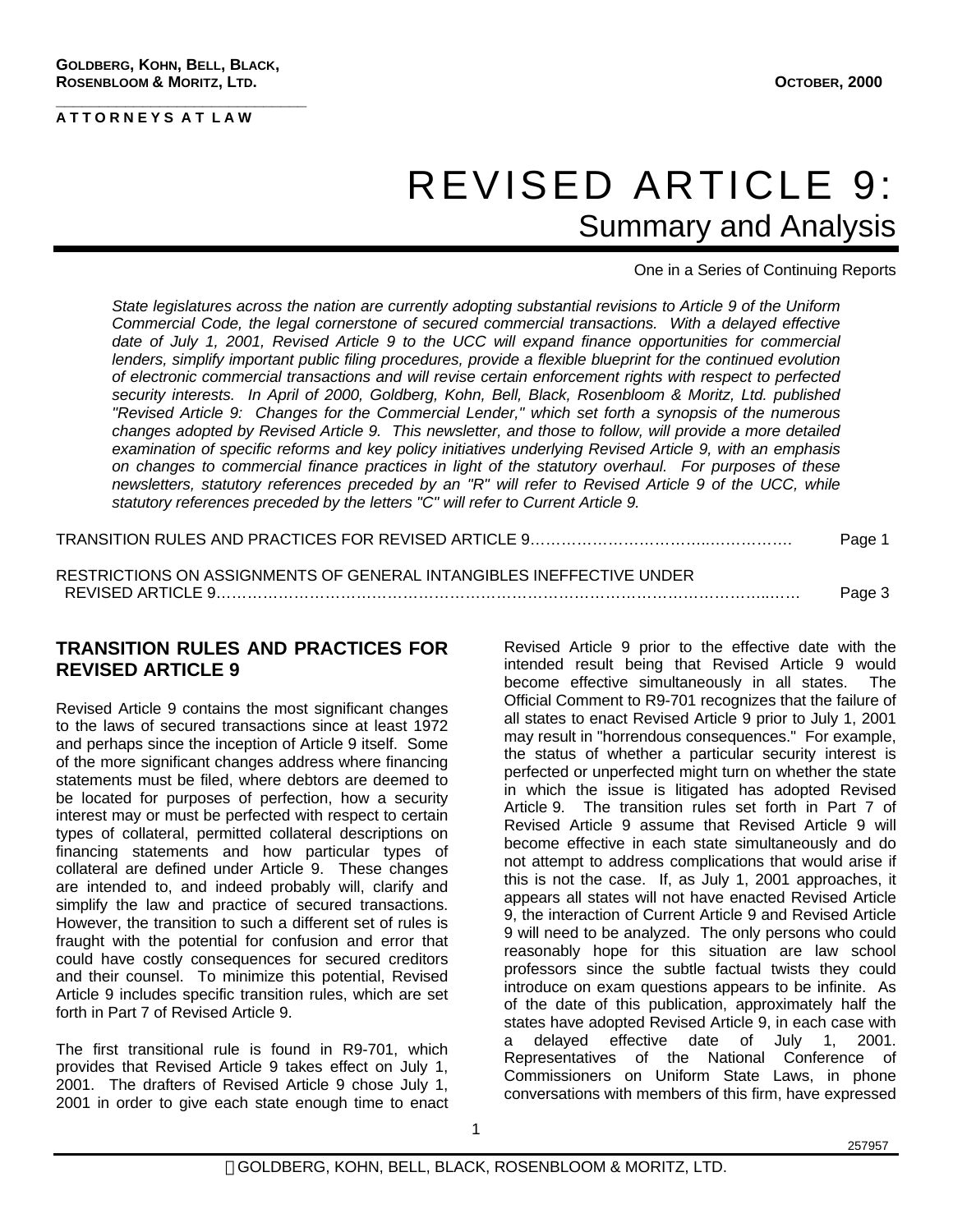cautious optimism that all states will complete legislative adoption of Revised Article 9 by the critical July, 2001 date.

Perhaps the most important transitional issue facing secured creditors is what, if anything, must be done to ensure that a security interest perfected under Current Article 9 remains perfected under Revised Article 9. Fortunately, the answer to this question in many instances will be nothing. If, in the course of complying with Current Article 9, a secured creditor has already taken actions sufficient to perfect under Revised Article 9, the secured creditor need not do anything more. See R9-703(a). An example of such a situation is where the debtor is an Illinois corporation with its principal place of business located in Illinois. To perfect against the debtor's assets under Current Article 9, a secured creditor will have filed a financing statement with the Secretary of State of Illinois which is also the proper place to file a financing statement under Revised Article 9. Accordingly, in this example no further action need be taken. The secured creditor would, of course, need to file its continuation statement within six months of the underlying financing statement's expiration date, which would not be effected by the adoption of Revised Article 9. See R9-510.

In many cases, the proper jurisdiction for filing under Current Article 9 (typically, where the assets are located or are deemed located) will be different from the proper filing jurisdiction under Revised Article 9 (typically, where the debtor is organized). To ease the administrative burden on secured creditors of having to immediately refile, on or prior to July 1, 2001, Revised Article 9 provides that financing statements properly filed under Current Article 9 remain effective to perfect the security interest until the sooner of (a) the expiration of such financing statements (five years from filing in most states), and (b) June 30, 2006. See R9-705(c). In order to preserve the relative priority of prior financing statements the secured creditor must file by the earlier of the two dates described in the preceding sentence a special type of financing statement created by Revised Article 9 called the Initial Financing Statement in Lieu of Continuation Statement (with the easier nickname of "In Lieu Filing"). In Lieu Filings must reference the prior financing statements (and multiple financing statements may be referenced under a single In Lieu Filing) and contain an appropriate collateral description. In Lieu Filings need not be signed by the debtor and may be filed anytime during the effectiveness of a pre-effective date financing statement -- not merely during the six month window prior to the scheduled lapse date. R9-706(b). In Lieu Filings may also be filed prior to the effective date of Revised Article 9. R9-706(b).

Notwithstanding these liberalized rules regarding the timing of filing, there is no advantage under Revised Article 9 to filing earlier, and most commercial lenders may find it easiest to prepare and file In Lieu Filings during the same period they would otherwise prepare and file routine continuation statements. In Lieu Filings, like other initial financing statements, will be effective for a period of five years from the date of their filing. They are, therefore, in this regard different from routine continuation statements which, when properly filed, extend the life of an initial financing statement measured from the date of filing of the initial financing statement, rather than as of the filing date of the continuation statement itself.

A substantial trap exists in transitional rules relating to changed filing locations. In order to prepare for Revised Article 9, many competent commercial finance attorneys have started to record filings in the debtor's jurisdiction of formation even if the debtor did not have a place of business or property located in that jurisdiction. Distinguished debtor's counsel have been heard to say, in effect, "let's do a filing in Delaware so that when Revised Article 9 comes into effect we do not have to do anything." While these pre-effective date filings will operate to perfect a security interest under Revised Article 9, the effective date of such filings under Revised Article 9 is exactly July 1, 2001. Failure to file In Lieu Filings for pre-effective date filings will expose secured creditors to intervening liens (those arising between the date of the of the original filing and July 1, 2001), not to mention preference claims in the event of a bankruptcy.

Secured creditors should also be aware that the filing of an In Lieu Filing prior to July 1, 2001 does not eliminate the requirement that the original financing statement be continued under Current Article 9 if the original financing statement expires prior to July 1, 2001. Also, one commentator has suggested that since the In Lieu Filing must reference the most recent continuation statement for the original financing statement, In Lieu Filings may not be filed with respect to financing statements that must be continued before July 1, 2001 under Current Article 9 until they have been so continued since the most recent continuation statement that will exist on the effective date may not be referenced until such time.

The drawback of the grace period for filing In Lieu Filings is that, for at least five years, secured creditors should conduct pre-closing searches in all of the jurisdictions in which a security interest could have been perfected by filing a financing statement under Current Article 9. Failure to do so could result in missing valid filings which may remain perfected by the filing of an In Lieu Filing at a later date.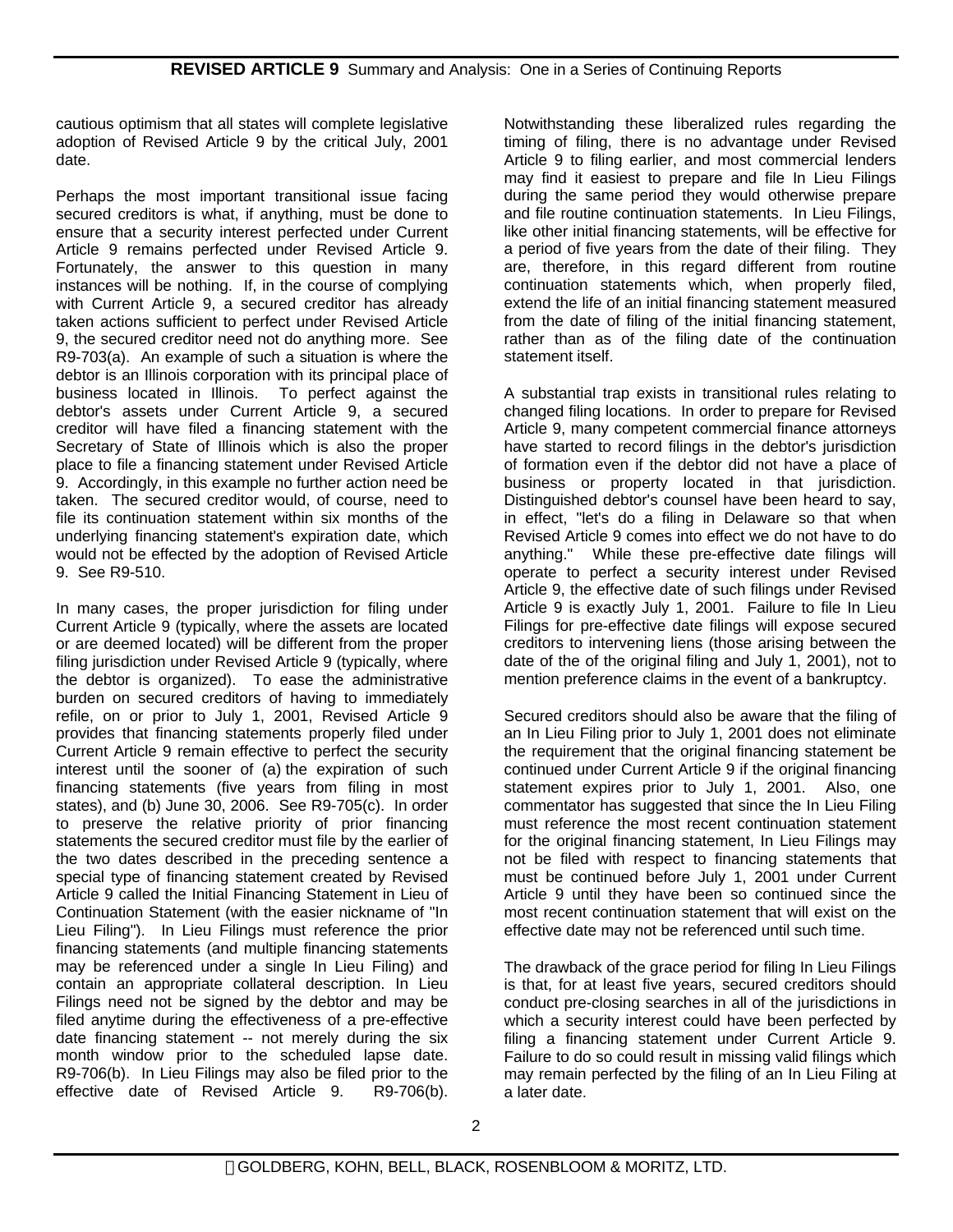Where a secured creditor has obtained a perfected security interest under Current Article 9 by a method other than filing, but which would not qualify as a perfected security interest under Revised Article 9, the transition rules provide a one year grace period from the effective date of Revised Article 9 for the secured creditor to take such action as is required to obtain a perfected security interest under Revised Article 9. R9-703. An example of such a situation would be where a secured creditor has obtained a possessory security interest under C9-305 by providing notice of a security interest to (but not obtaining the acknowledgment of) a bailee that holds collateral. Since the bailee's acknowledgment is required for perfection under R9-313, the secured creditor's security interest would become unperfected unless the bailee's acknowledgment is received by the secured creditor within one year of the Revised Article 9 effective date or other action is taken to perfect the security interest.

The result is similar where a secured creditor previously obtained a security interest in property that is not within the scope of Current Article 9 but is within the scope of Revised Article 9 (examples of such property include commercial tort claims and, in most states, bank accounts). Unless the secured creditor takes action to perfect its security interest under Revised Article 9 within one year from the effective date, the security interest loses its priority. R9-703.

Part 7 of Revised Article 9 also contains rules regarding priority with respect to security interests that were unperfected under Current Article 9. These rules are necessary but are of limited use in transitional planning. If, prior to July 1, 2001, a secured creditor discovers that it is unperfected under Current Article 9, its focus should be becoming perfected as soon possible under Current Article 9. Once that has been accomplished the rules described above will apply.

## **RESTRICTIONS ON ASSIGNMENTS OF GENERAL INTANGIBLES INEFFECTIVE UNDER REVISED ARTICLE 9**

One of the goals of Revised Article 9 is to encourage the development of new finance opportunities through the removal of existing legal barriers. This goal is manifest most directly in R9-408, which renders customary antiassignment provisions in general intangibles, including contract rights, ineffective to the extent that such provisions would impair the creation, attachment or perfection of a security interest. Secured lenders that desire to fully avail themselves of the significant benefits of this new provision should consider taking affirmative

steps, discussed below, with respect to certain existing loans and all future loans.

Secured lenders have long benefited from an existing close cousin of R9-408 which deals with a specific type of anti-assignment provision in contracts and general intangibles. C9-318(4) provides that contract terms are ineffective to the extent that they preclude the assignment of an account or prohibit the creation of a security interest in a general intangible for money due or to become due. On this simple provision rests the entire market of receivables financing and factoring. Without this provision, lenders would be required to conduct extensive, costly and ongoing due diligence to determine whether each account receivable of an existing borrower may, according to its terms, be assigned to the lender, either outright or as collateral security. Such due diligence would dramatically if not entirely dampen finance opportunities regarding receivables.

C9-318(4), however, is limited to accounts and general intangibles for money due or to become due. A lender desiring to take a security instance in, for instance, a franchise in which a debtor has rights as a franchisee must today review the underlying franchise documents to determine whether the consent of the franchisor is required in order to create a lien on the franchisee's franchise rights. The lender could, under C9-318(4), take a security interest without the franchisor's consent on the franchisee-debtor's rights to payment under the franchise documents. Such payment rights, however, may be of limited value -- the true collateral value more likely than not would be embedded in the franchise itself, and C9-318(4) would not permit the granting of a security interest on such assets in the face of a prohibitive anti-assignment clause.

R9-408 nullifies such anti-assignment provisions to the extent they preclude the creation of a security interest on the underlying asset, yet does so in a way that seeks to protect the legitimate business interests in third-parties protected by such anti-assignment provisions. R9- 408(a) renders ineffective terms in agreements or general intangibles, including permits, licenses and franchises, to the extent such terms prohibit or restrict the creation of a security interest in such assets or otherwise require the consent of a third-party prior to the creation of a security interest. R9-408(c) contains an analogous provision which renders ineffective any rules of law, statutes or regulations to the extent such provisions prohibit or restrict the creation of a security interest in such assets or otherwise require the consent of any governmental entity or private third-party prior to the creation of a security interest, such as is typically the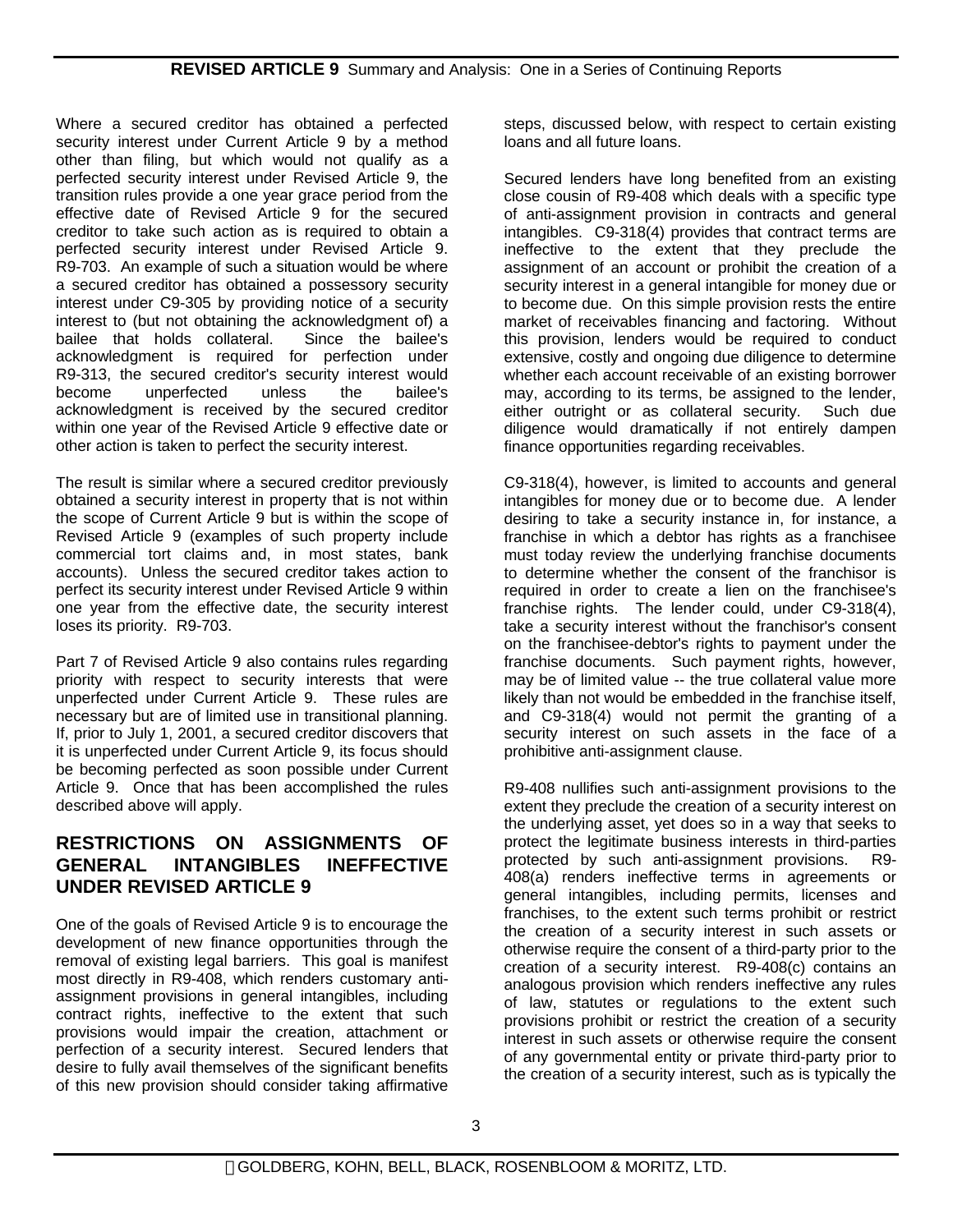case with respect to liquor licensing, gambling licensing and certain other regulated industries.

Note, however, an important limitation of R9-408(c) contained in clause (e) of the uniform statute. Clause (e) instructs the legislatures to list any applicable antiassignment statutes that are intended to be subject to the operation of R9-408(c). One may reasonably infer, therefore, that any anti-assignment statutes which are neither identified under clause (e) nor independently amended to conform to the provisions of R9-408(c) are not subject to the provisions of this section. Accordingly, lenders that desire to avail themselves of the benefits of clause (c) with respect to any particular piece of antiassignment legislation will need to determine whether that legislation is either specifically identified in clause (e), or has otherwise been separately amended to conform to R9-408(c). As alternatives to this statutory interplay, the Revised UCC Article 9 Enactment Guide (2nd Ed.), prepared by the Joint Task Force on Revised Article 9 Enactment Process, states that state legislatures may either (i) entirely omit clause (e), on the theory that clause (c) should stand as a general override to all anti-assignment statutes, or (ii) revise clause (e) to expressly state that it prevails over any inconsistent statutes. The Illinois legislature, in adopting Revised Article 9, has chosen to entirely omit clause (e), presumably on the theory that clause (c) is sufficient by itself to override any inconsistent state statutes. See IL Public Act 91-893.

The beneficiaries of such anti-assignment provisions - licensors, franchisors and/or governmental entities - receive protection under R9-408(d). This clause provides that to the extent that an anti-assignment provision is set aside due to the operation of R9-408(a) or (c), the security interest created thereby (i) is not enforceable against any such parties, (ii) does not impose any duties on such parties, (iii) does not require any such parties to recognize the security interest, pay or render performance to the secured party or accept payment or performance from the secured and, most importantly, (iv) does not entitle the secured party to enforce such security interest.

In brief, R9-408 permits the creation, attachment and perfection of a security interest in general intangibles, notwithstanding anti-assignment provisions to the contrary, yet provides protection for the beneficiaries of such provisions by precluding the enforcement of such security interests. One may ask: what's the value of the resulting security interest if it cannot be enforced?

The commentary to R9-408 provides two responses to this question. First, the commentary states that a valid,

perfected lien, even one that cannot be enforced, confers significant advantages to a secured creditor in the context of a bankruptcy proceeding pertaining to the debtor. Bankruptcy Code Section 552 provides, in key part, that a perfected pre-petition lien does not extend to collateral acquired after the commencement of a bankruptcy proceeding, except to the extent that the post-petition property constitutes proceeds of prepetition collateral. Should a debtor, in the context of a bankruptcy proceeding, sell collateral which became subject to a pre-petition security interest pursuant to R9- 408, the proceeds of that sale will constitute proceeds of pre-petition collateral (See Example 4 to Comment 7 to R9-408). Second, the commentary to R9-408 states that the operation of this statute will confer material benefits to both secured creditors and debtors outside the context of a bankruptcy. The commentary states that many lenders, notwithstanding their inability to enforce a security interest arising by virtue of R9-408, may nonetheless ascribe value to the collateral subject to anti-assignment provisions. "This may be the case", the commentary provides,

where the secured party sees a likelihood of obtaining that agreement [to obtain a valid, enforceable lien] in the future. This may also be the case where the secured party anticipates that the collateral will give rise to a type of proceeds as to which this section would not apply. (Comment 8 to R9-408)

The doctrine which emerges from R9-408 -- allowing for the creation, attachment and perfection of a valid, yet unenforceable lien in light of governing anti-assignment statutes or contractual provisions -- received its most thorough exploration and articulation in a line of relatively recent case decisions principally concerning the financing of Federal Communication Commission broadcast licenses. Federal statutory law confers upon the FCC the authority to grant licenses for radio communication and for the transmission of energy and other communications. 47 U.S.C. § 301 et. seq. This legal framework specifically prohibits the assignment or other transference of FCC licenses absent the FCC's consent (47 U.S.C. 309(h)), and early FCC administrative rulings had little difficulty construing these statutory provisions as preventing the granting of security interests in FCC licenses, often on the theory that FCC licensees held no property interest in FCC licenses, at least none that could be mortgaged. E.g. In re Merkley, 94 FCC 2d 829 (1983), recon. den., 56 RR 2d 413 (1984), aff'd sub nom., Smith v. Heckler, 766 F.2d 365 (D.C. Cir. 1985). Notwithstanding the foregoing, a number of lenders were drawn toward FCC licenses as an arena ripe for finance opportunities. Inevitably, a number of failed credits wound up in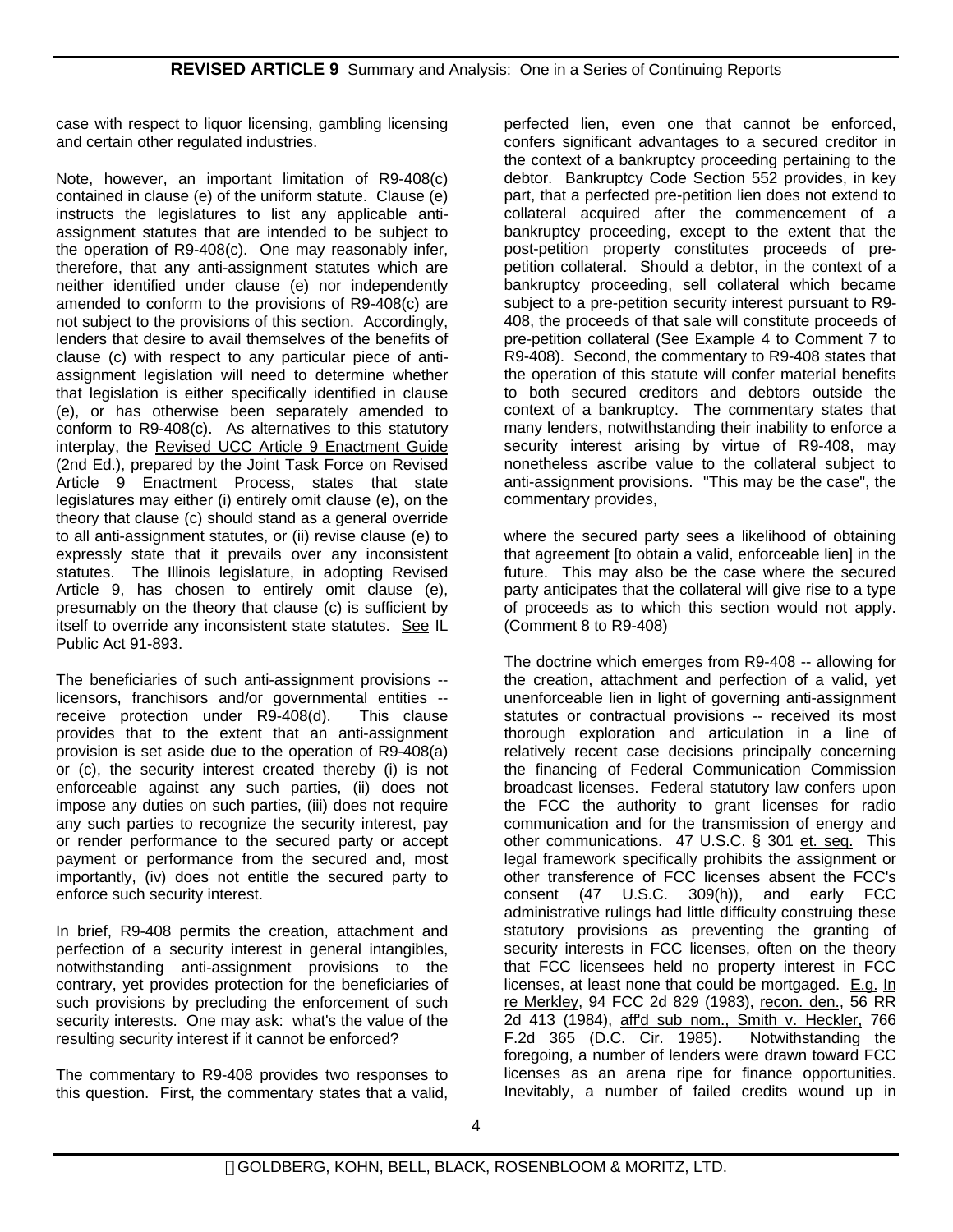bankruptcy cases in which bankruptcy trustees challenged the validity of security interests purportedly obtained by such lenders without the consent of the FCC.

Two dominant lines of cases emerged virtually simultaneously in the early 1990s establishing contrary legal doctrine regarding the extent of the FCC's ban on security interests in FCC licenses. One line of cases approached the issue as a simple matter of statutory construction and case precedent which, so this camp maintained, taken together invalidated any effort to mortgage FCC licenses. A common law exception to the general "no-lien" rule emerged from cases which highlighted the inequities of an absolutist approach. These inequities derived from the fact that FCC licenses held significant economic value, often the single most valuable asset owned by FCC licensees. To finance their acquisition of such licenses, FCC licensees invariably attempted to pledge their licenses to their lenders who, in turn, urged courts to approve a limited form of security interest over FCC licenses which would not abrogate the FCC's control over license ownership.

The court in Ridgely Communications, Inc., 139 B.R. 374 (Bkrtcy.D.Md. 1992), has generally been credited as representative of the "limited lien" doctrine. In this case, the principal secured creditor of a bankrupt FCC licensee moved for distribution of proceeds from the debtor's bankruptcy asset sale, including proceeds of the debtor's FCC broadcasting licenses. The secured creditor argued, ultimately successfully, that the FCC's rightful interest in controlling ownership of FCC broadcast licenses need not interfere with private agreements over the disposition of proceeds of such assets. A rigid approach to the "no-lien" rule, the secured creditor also argued, would unfairly penalize the secured creditor by depriving it of approximately \$1.25 million of the \$2 million collected in the asset sale, which would otherwise redound to the benefit of the principal unsecured creditors of the debtor, in this case corporate insiders.

The Ridgely court agreed with the secured creditor, holding that "a creditor may perfect a security interest in a debtor's F.C.C. broadcasting license, limited to the extent of the licensee's proprietary rights in the license vis-à-vis third parties. The right of the licensee crucial to this decision ... is the right of the creditor to claim proceeds received by the debtor licensee from a private buyer in exchange for the transfer of the license to that buyer." Id. at 379. The court carefully emphasized that this right would not entitle a secured party to foreclose on a broadcasting license, or to compel the initiation of a transfer or assignment of an FCC license to a third-party,

all of which remained powers reserved by the FCC pursuant to statutory law. However, the right to "receive remuneration for the transfer [of an FCC license sanctioned by the FCC] is a right with respect to the two private parties", which need not be stymied by the FCC's monopoly over transfer rights. Id. at 378-79.

Ironically, while upholding and codifying the analysis articulated in Ridgely, R9-408 will not, by itself, reverse federal anti-assignment statutes. Being a creature of state law, R9-408 cannot supplant federal law occupying the same substantive field. Note, however, in this regard that the drafters of R9-408 have expressly stated their preferences that the new statute "reflect[s] an important policy judgment that should provide a template for future federal law reforms." (Comment 9 to R9-408).

What should secured creditors do in order to take full advantage of the increased rights afforded by R9-408? First, for deals booked under existing Article 9, the existing security agreements should be reviewed on a case-by-case determination to determine whether granting clauses exclude from the collateral package general intangibles, including contract rights, to the extent that the grant of a security interest therein would violate either a controlling statute or the terms of the agreement under which such contractual rights arise or exist. A typical exclusionary clause would read as follows:

> "The Collateral shall not include any (x) contractual rights (other than rights relating to the proceeds thereof) to the extent that (1) the grant of a security interests therein would violate the terms of the agreement under which such contractual rights arise or exist and such agreement is not subject to Section 9- 318(4) of the UCC, (2) such rights are not assignable or require consent for assignment and in either case the agreement pursuant to which such rights arise or exist is not subject to Section 9-318(4) of the UCC, or (3) the assignment thereof would violate applicable law, and (z) rights (other than rights relating to the proceeds thereof) under government licenses and authorizations to the extent that the grant of a security interest therein in prohibited by law or which by their terms are not assignable."

Such "carve backs" have become relatively customary over the years as part of overall negotiations, and would